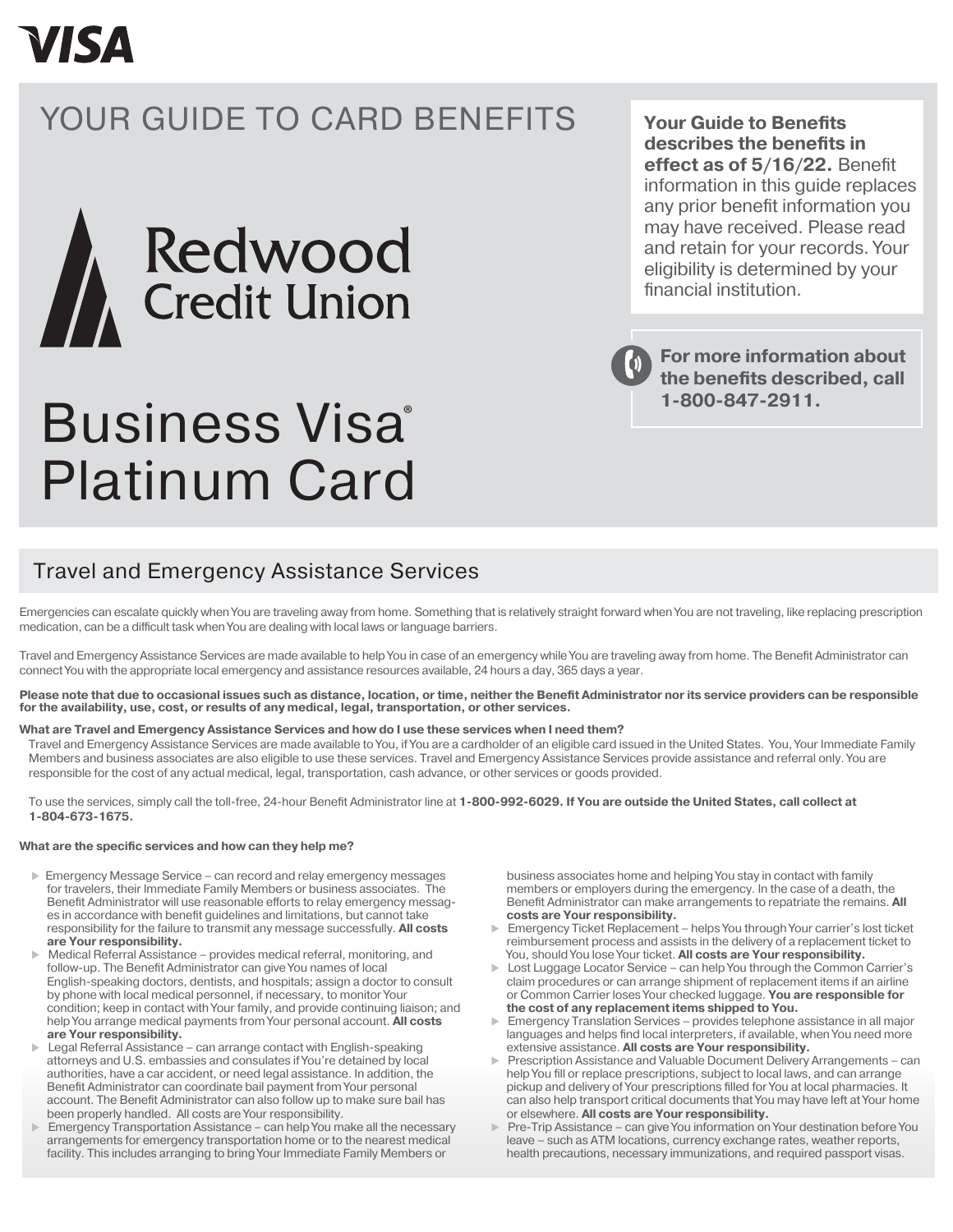### *Travel and Emergency Assistance Services (continued)*

#### **Definitions**

**Common Carrier** means any mode of transportation by land, water or air operating for hire under a license to carry passengers for which a ticket must be purchased prior to travel. Does not include taxi, limousine service, commuter rail or commuter bus lines.

**Immediate Family Member** means Your Spouse or dependent children under twenty-two (22) years old.

You or Your means an eligible person whose name is embossed on an eligible U.S. issued card, and You reside in the United States.

#### **Additional provisions for Travel and Emergency Assistance Services**

This benefit is provided to eligible cardholders at no additional cost. The terms and conditions contained in this Guide to Benefits may be modified by subsequent endorsements. Modifications to the terms and conditions may be provided via additional Guide to Benefits mailings, statement inserts, statement messages or electronic notification. The benefits described in this Guide to Benefits will not apply to cardholders whose accounts have been suspended or cancelled.

FORM #TEASB – 2017 (Stand 04/17)

For more information about the benefit described in this guide, call the Benefit Administrator at 1-800-992-6029, or call collect outside the U.S. at 1-804-673-1675.

## Auto Rental Collision Damage Waiver

No cardholder wants to incur the expense of repairing or replacing a rented car. But accidents do happen, and vehicles do get stolen. No matter what happens to Your rental car, You can be covered with Auto Rental Collision Damage Waiver.

Auto Rental Collision Damage Waiver reimburses You for damages caused by theft or collision -- up to the Actual Cash Value of most rented cars. Auto Rental Collision Damage Waiver covers no other type of loss. For example, in the event of a collision involving Your rented vehicle, damage to any other driver's car or the injury of anyone or anything is not covered. Rental periods of thirty-one (31) consecutive days are covered. (Longer rental periods, however, are not covered.)

You are eligible for this benefit if Your name is embossed on an eligible card issued in the United States or if You are authorized by Your company to rent an eligible vehicle using the company's eligible Account, as long the rental is purchased entirely with the Account. Only You, as the primary renter of the vehicle, and any additional drivers permitted by the Rental Car Agreement are covered.

#### **How Auto Rental Collision Damage Waiver works with other insurance**

Auto Rental Collision Damage Waiver covers theft, damage, valid loss-of-use charges imposed and substantiated by the auto rental company, administrative fees and reasonable and customary towing charges, due to a covered theft or damage to the nearest qualified repair facility.

If the Rental Vehicle is for commercial and/or business purposes, Auto Rental Collision Damage Waiver benefit acts as primary coverage, and You may be reimbursed for up to the actual cash value of the vehicle.

If the Rental Vehicle is for personal reasons, this benefit is secondary coverage, supplemental to Your personal automobile insurance, meaning You may only be reimbursed for the amount of Your personal insurance deductible or other charges, including valid administrative and loss-of-use charges not covered under Your personal insurance policy. If You are renting outside Your country of residence, or if You do not have automobile insurance, Auto Rental Collision Damage Waiver acts as primary coverage.

#### **How to use Auto Rental Collision Damage Waiver**

- 1. Use Your card to initiate and complete Your entire car rental transaction.
- 2. Review the auto rental agreement and decline the rental company's collision damage waiver (CDW/LDW) option, or a similar provision, **as accepting this coverage will cancel out Your benefit**. If the rental company insists that You purchase their insurance or collision damage waiver, c**all the Benefit Administrator for assistance at 1-800-348-8472. Outside the United States, call collect at 1-804-673-1164.**



Before You leave the lot, be sure to check the car for any prior damage.

This benefit is in effect during the time the rental car is in Your (or an authorized driver's) control, and it terminates when the rental company reassumes control of their vehicle.

This benefit is available in the United States and most foreign countries **(with the exception of Israel, Jamaica, the Republic of Ireland or Northern Ireland).** However, this benefit is not available where precluded by law, or where it's in violation of the territory terms of the auto rental agreement, or when prohibited by individual merchants. **Because regulations vary outside the United States, check with Your auto rental company and the Benefit Administrator before You travel, to be sure that Auto Rental Collision Damage Waiver will apply.**

#### **Vehicles not covered**

Certain vehicles are not covered by this benefit, they consist of expensive, exotic, and antique cars; cargo vans; certain vans; vehicles with an open cargo bed; trucks; motorcycles; mopeds; motorbikes; limousines; and recreational vehicles.

Examples of expensive or exotic cars are the Alfa Romeo, Aston Martin, Bentley, Corvette, Ferrari, Jaguar, Lamborghini, Lotus, Maserati, Maybach, McLaren, Porsche, Rolls Royce, and Tesla. However, selected models of Audi, BMW, Mercedes-Benz, Cadillac, Infiniti, Land Rover, Lexus, Lincoln, and Range Rover are covered.

An antique car is defined as one that is over twenty (20) years old, or one that has not been manufactured for ten (10) years or more.

Vans are not covered. But those designed as small-group transportation vehicles (seating up to nine [9] people, including the driver) *are* covered.

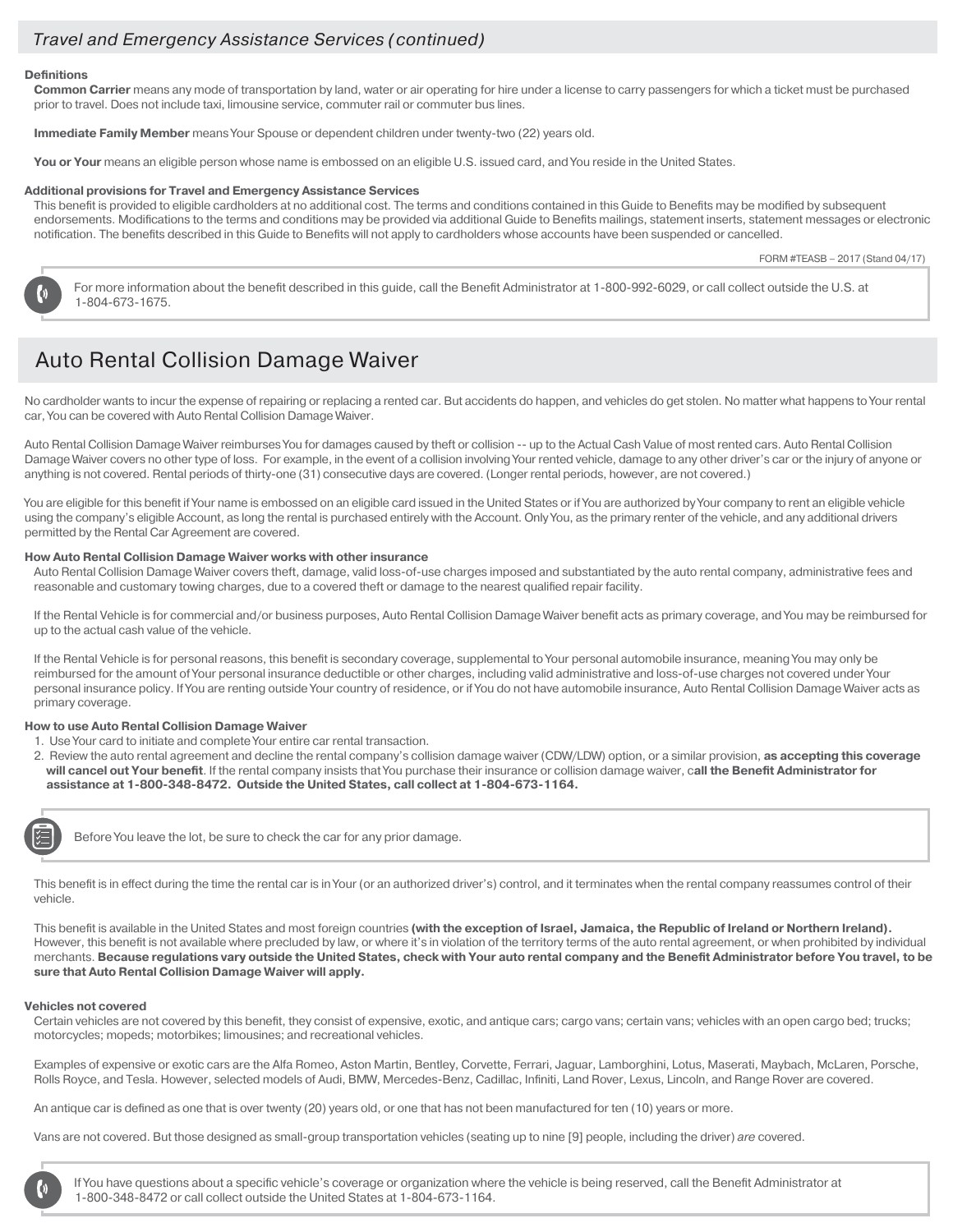#### **Related instances & losses not covered**

- Any obligation You assume under any agreement (other than the deductible on Your personal auto policy)
- Any violation of the auto rental agreement or this benefit
- Injury of anyone, or damage to anything, inside or outside the Rental Vehicle
- $\triangleright$  Loss or theft of personal belongings<br> $\triangleright$  Personal liability
- Personal liability
- Expenses assumed, waived, or paid by the auto rental company, or its insurer The cost of any insurance, or collision damage waiver, offered by or
- purchased through the auto rental company Depreciation of the Rental Vehicle caused by the incident including, but not limited to, "diminished value"
- Expenses reimbursable by Your insurer, employer, or employer's insurance
- Theft or damage due to intentional acts, or due to the driver(s) being under the influence of alcohol, intoxicants, or drugs, or due to contraband, or illegal activities
- Wear and tear, gradual deterioration, or mechanical breakdown
- Items not installed by the original manufacturer
- Damage due to off-road operation of the Rental Vehicle
- Theft or damage due to hostility of any kind (including, but not limited to, war, invasion, rebellion, insurrection, or terrorist activities)
	- \*Not applicable to residents in certain states

#### **Filing a claim**

It is Your responsibility as a cardholder to make every effort to protect Your Rental Vehicle from damage or theft. If You have an accident, or Your Rental Vehicle has been stolen, immediately call the Benefit Administrator at **1-800-348-8472** to report the incident, regardless of whether Your liability has been established. Outside the United

You should report the theft or damage as soon as possible but no later **than forty-five (45) days** from the date of the incident.

The Benefit Administrator reserves the right to deny any claim containing charges that would not have been included, if notification occurred before the expenses were incurred. Thus, it's in Your best interest to notify the Benefit Administrator immediately after an incident. Reporting to any other person will not fulfill this obligation.

#### **What You must submit to file a claim**

States, call collect at **1-804-673-1164**.

At the time of the theft or damage, or when You return the Rental Vehicle, ask Your car rental company for the following documents:

- $\blacktriangleright$  A copy of the accident report form
- $\triangleright$  A copy of the initial and final auto rental agreements (front and back)
- $\blacktriangleright$  A copy of the repair estimate and itemized repair bill
- $\blacktriangleright$  Two (2) photographs of the damaged vehicle, if available
- $\blacktriangleright$  A police report, if obtainable
- A copy of the demand letter which indicates the costs You are responsible for and any amounts that have been paid toward the claim

Submit all of the above documents from the rental company, along with the following documents, to the Benefit Administrator:

- The completed and signed Auto Rental Collision Damage Waiver claim form (Important: This must be postmarked within ninety (90) days\* of the theft or damage date, even if all other required documentation is not yet available – or **Your claim may be denied**).
- A copy of Your monthly billing statement (showing the last four [4] digits of the Account number) demonstrating that the entire rental transaction was made on Your eligible Account.
- If the rental was for personal use, a statement from Your insurance carrier (and/or Your employer or employer's insurance carrier, if applicable), or other reimbursement showing the costs for which You are responsible, and
- 

 any amounts that have been paid toward the claim. Or, if You have no applicable insurance or reimbursement, a statement of no insurance or reimbursement is required.

- If the rental was for personal use, a copy of Your primary insurance policy's Declarations Page (if applicable), to confirm Your deductible (This means the document(s) in Your insurance policy that lists names, coverages, limits, effective dates, and deductibles).
- Any other documentation required by the Benefit Administrator to substantiate the claim.

Finally, please note that all remaining documents must be postmarked within three hundred and sixty-five (365) days\* of the theft or damage date or Your claim may be denied.

\*Not applicable to residents of certain states.

For faster filing, or to learn more about Auto Rental Collision Damage Waiver, visit www.eclaimsline.com

#### **Finalizing Your claim**

Your claim will typically be finalized within fifteen (15) days, after the Benefit Administrator has received all the documentation needed to substantiate Your claim.

#### **Transference of claims**

Once Your claim has been paid, all Your rights and remedies against any party in regard to this theft or damage will be transferred to the Benefit Administrator, to the extent of the cost of payment made to You. You must give the Benefit Administrator all assistance as may reasonably be required to secure all rights and remedies.

#### **Definitions**

**Account** means Your credit or debit card Accounts.

**Actual Cash Value** means the amount a Rental Vehicle is determined to be worth based on its market value, age and condition at the time of loss.

**Eligible Person** means a cardholder who pays for their auto rental by using their eligible Account.

**Rental Car Agreement** means the entire contract an eligible renter receives when renting a Rental Vehicle from a rental car agency which describes in full all of the terms and conditions of the rental, as well as the responsibilities of all parties under the contract.

**Rental Vehicle** means a land motor vehicle with four or more wheels as described in the participating organization's disclosure statement which the eligible renter has rented for the period of time shown on the Rental Car Agreement and does not have a manufacturer's suggested retail price exceeding the amount shown on the participating organization's disclosure statement.

- Confiscation by authorities
- Vehicles that do not meet the definition of covered vehicles
- Rental periods that either exceed, or are intended to exceed thirty-one (31) consecutive days
- Leases and mini leases
- ▶ Theft or damage as a result of the authorized driver's and/or cardholder's lack of reasonable care in protecting the Rental Vehicle before and/or after the damage or theft occurs (for example, leaving the car running and unattended)
- Theft or damage reported more than forty-five (45) days\* after the date of the incident
- Theft or damage for which a claim form has not been received within ninety (90) days\* from the date of the incident
- Theft or damage for which all required documentation has not been received within three hundred and sixty-five (365) days after the date of the incident
- Theft or damage from rental transactions that originated in Israel, Jamaica, the Republic of Ireland, or Northern Ireland
- **Losses caused by or resulting from a Cyber Incident**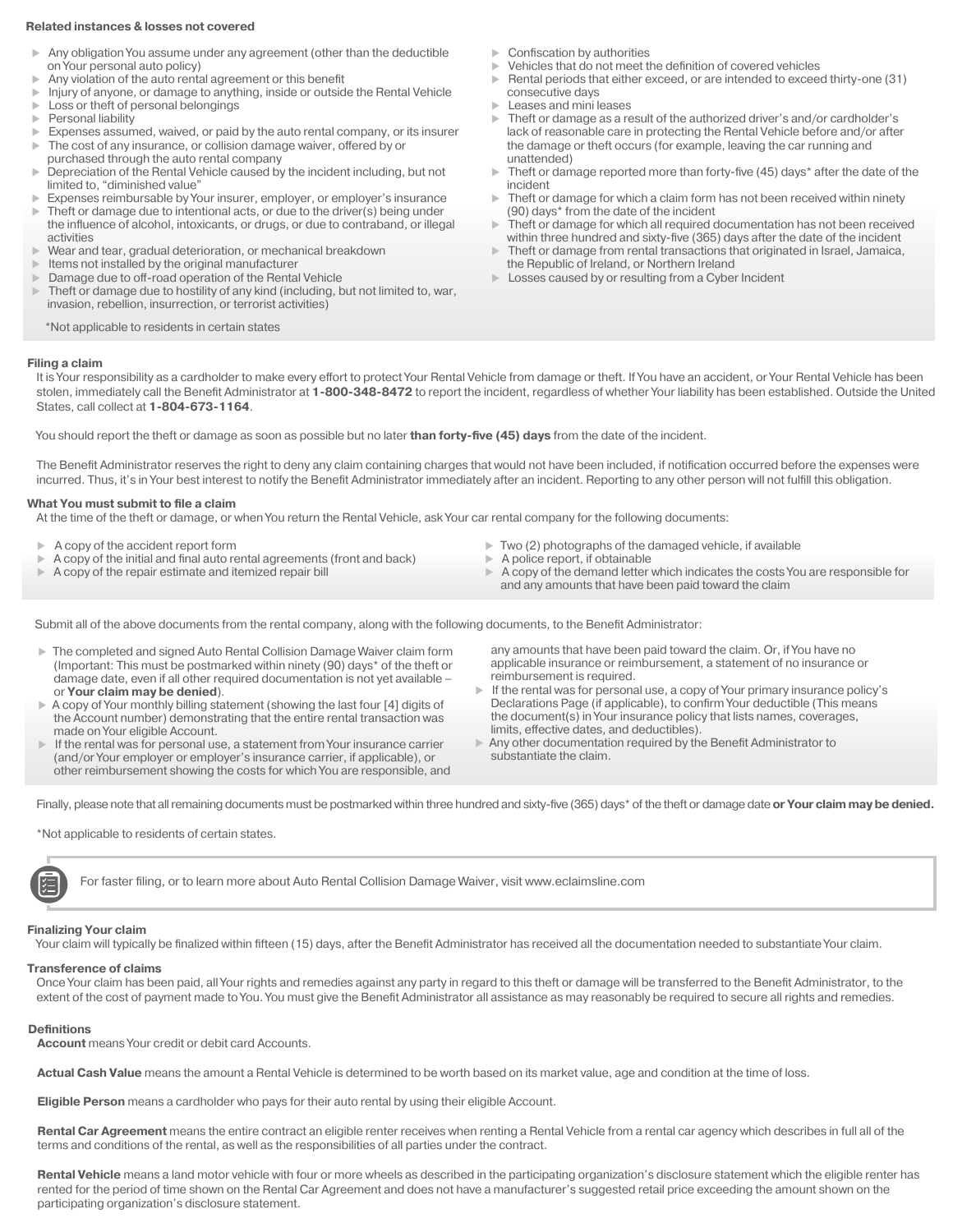**You or Your** means an Eligible Person who uses their eligible card to initiate and complete the rental car transaction.

Please see "Definitions Related to Cyber Incidents" for additional definitions that apply to this benefit.

Please see "General Provisions" for provisions which apply to this benefit.

For more information about the benefit described in this guide, call the Benefit Administrator at 1-800-348-8472, or call collect outside the U.S. at 1-804-673-1164.

## *.* Purchase Security/Extended Protection

#### **Purchase Security**

Life is full of surprises…some good surprises; and some, not so good.

For instance, Your son's brand new iPad got soaked, in a sudden rainstorm at summer camp. But, You bought the item with Your card so, You may be covered. Purchase Security protects new retail purchases made with Your eligible Account and/or rewards program associated with Your covered Account within the first ninety (90) days from the date of purchase. To be eligible for this coverage, You need to purchase either a portion or the entire cost of the item using Your Account.

At the Benefit Administrator's discretion, this benefit replaces, repairs, or reimburses You, up to the total purchase price of Your item for a maximum of ten thousand dollars (\$10,000.00) per claim and fifty thousand dollars (\$50,000.00), per cardholder, in the event of theft or damage.

You are eligible for this benefit if You are a cardholder of an eligible card issued in the United States.

Gifts purchased for friends and family members may also be covered if they are purchased with Your covered Account and/or rewards program associated with Your covered Account.

#### **Purchase Security covers**

Eligible items of property purchased with Your Account and/or rewards program associated with Your covered Account are covered for theft or damage. Purchases made outside the United States are also covered as long as You purchased the item with Your covered Account and/or rewards program associated with Your covered Account.

#### **Purchase Security does** *not* **cover**

- $\triangleright$  Animals and living plants
- Antiques or collectible items
- Boats, aircraft, automobiles, and any other motorized vehicles and their motors, equipment, or accessories, including trailers and other items towable or attachable to any motorized vehicle
- **Broken items, unless the result of a covered occurrence**
- Computer software
- $\blacktriangleright$  Items purchased for resale
- 
- $\blacktriangleright$  Items that are lost, or that "mysteriously disappear," meaning they vanished in an unexplained manner, with no evidence of wrongdoing by one person or several
- Items under the control and care of a common carrier (including the U.S. Postal Service, airplanes, or a delivery service)
- Items in Your baggage (unless hand carried, or under Your supervision or that of a companion You know); includes jewelry and watches, among other things
- Theft or damage stemming from abuse, fraud, hostilities (war, invasion,

 rebellion, insurrection, terrorist activities, and more); confiscation by authorities (if contraband or illegal); normal wear and tear; flood, earthquake, radioactive contamination; damage from inherent product defects

- $\blacktriangleright$  Theft or damage from misdelivery, or voluntarily parting with property
- Medical equipment
- Perishable or consumable items, including cosmetics, perfumes, rechargeable batteries, among others
- Real estate and items intended for real estate, including hard-wired and hard-plumbed items, garage doors and openers, ceiling fans, among other items
- Rented and leased items
- Traveler's checks, cash, tickets, credit or debit cards, among other negotiable purchased instruments
- Items used or pre-owned (Refurbished items will not be considered used or pre-owned as long as accompanied by a warranty)
- Losses caused by or resulting from a Cyber Incident

#### **Filing a Purchase Security claim**

**Call the Benefit Administrator at 1-800-848-1943, or call collect outside the U.S. at 1-303-967-1096, within sixty (60) days** of the damage or theft **(if You**  wait longer, coverage may be denied). The Benefit Administrator will ask for some preliminary claim information, answer Your questions and send You a claim form. When You submit Your claim, be sure to include all information regarding Your claim including the time, place, cause and the amount to either replace or repair the item.

If You have insurance (homeowner's, renter's, car, employer or any other), You are required to file a claim with Your insurance company and to submit a copy of any claim settlement from Your insurance company along with Your claim form. Purchase Security provides coverage on an "excess" coverage basis, meaning it does not duplicate coverage, but pays for a loss only after valid and collectible insurance or indemnity (including, but not limited to, homeowner's, renter's, automobile, or employer's insurance policies) has been exhausted. At that point, Purchase Security will cover the loss up to the amount charged to Your eligible Account, subject to the terms, exclusions, and limits of liability of the benefit.

This benefit also pays for the outstanding deductible portion of Your insurance or indemnity for eligible claims. The maximum total limit of liability is up to ten thousand dollars (\$10,000.00) per claim occurrence and fifty thousand dollars (\$50,000.00) per cardholder. You will receive no more than the purchase price as recorded on the eligible card receipt.

When a protected item is part of a pair or set, You will receive no more than the value (as described above) of the particular part or parts, stolen or damaged, regardless of any special value that item may have as part of such a pair or set, and no more than the proportionate part of an aggregate purchase price of such pair or set.



For faster filing, or to learn more about Purchase Security, visit www.cardbenefitservices.com

Gift recipients may file their own claims, if they have the necessary substantiating documents.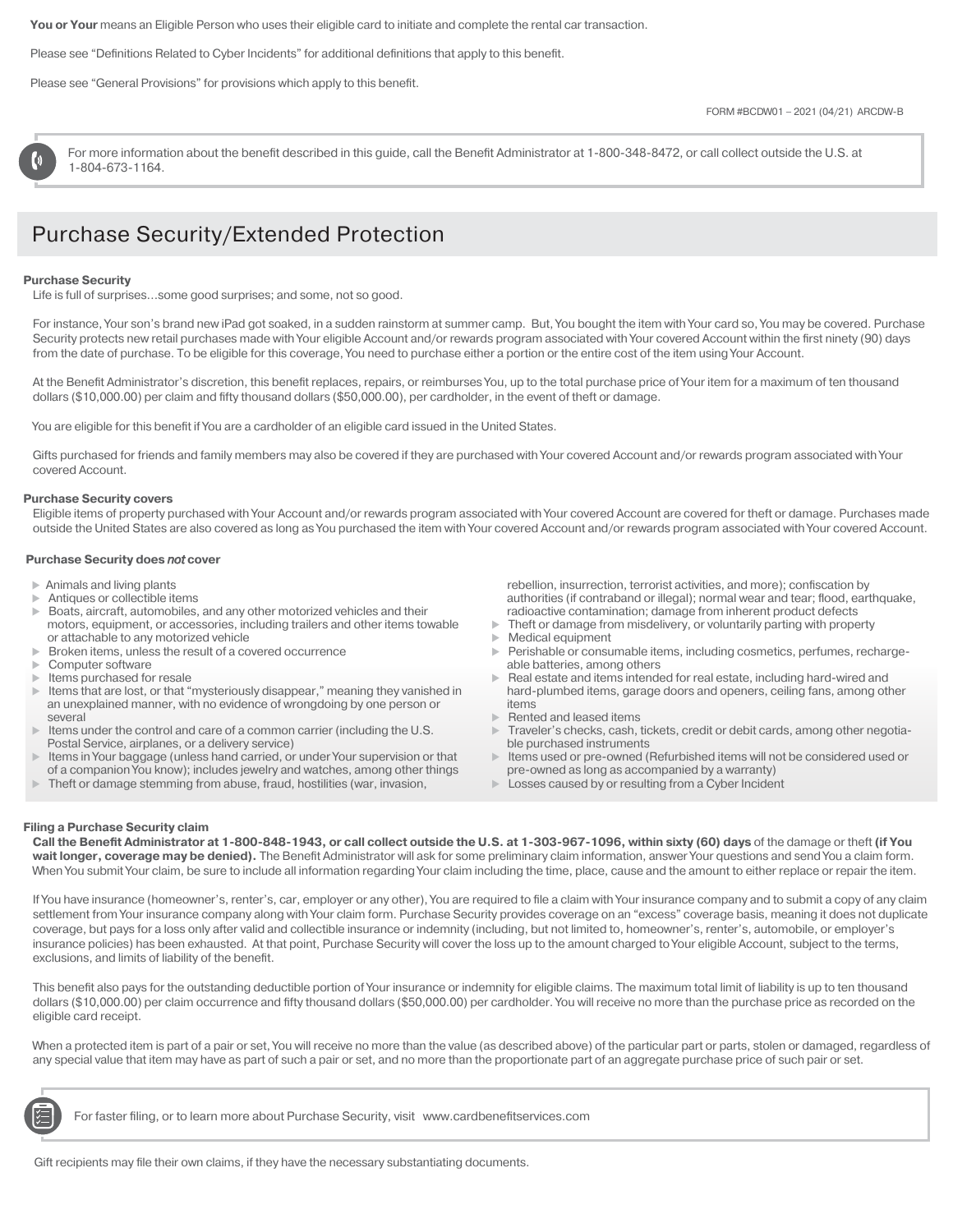#### **Please submit the following documents:**

- Your signed and completed claim form
- A copy of Your monthly billing statement (showing the last four [4] digits of the Account number) demonstrating that the purchase was made on Your eligible Account and/or rewards programs associated with Your covered Account
- If more than one method of payment was used, please provide documentation as to additional currency, voucher, points or any other payment method utilized
- A copy of the itemized store receipt demonstrating that the purchase was made on Your eligible Account and/or rewards program associated with Your covered Account
- Copy of the documentation of any other settlement of the loss (if applicable)
- $\blacktriangleright$  If the item is repairable, the estimate of repair OR a copy of the paid receipt/invoice for the repairs, indicating the type of damage to the claimed item (if applicable)
- Copy of the police report (made within forty-eight (48) hours of the occurrence in the case of theft), fire report or incident report to substantiate the loss. If the loss was not reported, please provide a replacement receipt or other sufficient proof of loss deemed eligible solely by Your Benefits Specialist (if applicable)
- Any other documents necessary to substantiate Your claim

In some cases of damage, You will be asked to send, at Your expense, the damaged item along with Your claim in order to substantiate the claim, so make sure to keep the damaged item in Your possession.

PLEASE NOTE: Your maximum recovery under the Purchase Security Benefit is the purchase price of the item, not to exceed the coverage limit.

#### **Please return Your signed and completed form with all documentation within ninety (90) days of the date of theft or damage.**

#### **How will I be reimbursed?**

Once You've met the conditions of this benefit, the Benefit Administrator will resolve Your claim in one of two ways:

- A damaged item may be repaired, rebuilt, or replaced, while a stolen item will be replaced. Typically, You will receive notice about this decision within fifteen (15) days upon receipt of Your claim documentation.
- You may receive payment to replace Your item, an amount not more than the original purchase price, less shipping and handling charges, up to ten

 thousand dollars (\$10,000.00) per claim and fifty thousand dollars (\$50,000.00) per cardholder. You will only be reimbursed up to the dollar amount to replace or repair the item or the program limit, whichever is less. Under normal circumstances, reimbursement will take place within five (5) business days.

## **Extended Warranty Protection**

Product warranties can be inconvenient and cumbersome to use.

Let's say You purchased a great gadget about a year ago, but it just stopped working, and You can't find Your sales receipt and warranty information. For all too common situations like these, Extended Warranty Protection can help.

Extended Warranty Protection provides You with valuable features that help You manage, use and extend the warranties for eligible items purchased on Your covered Account and/or rewards programs associated with Your covered Account. Services include Warranty Registration and Extended Protection. You are eligible for this benefit if You are a cardholder of an eligible card issued in the United States and You purchase either a portion or the entire cost of the item using Your Account and/or rewards program associated with Your covered Account.

#### **Here's how Warranty Registration works**

When You purchase an eligible item that carries a manufacturer's warranty, You can register Your purchase by calling 1-800-848-1943 or call collect outside the U.S. **at 1-303-967-1096.** You can also register Your purchase online at www.cardbenefitservices.com.

The Benefit Administrator will tell You where to send Your item's sales receipt and warranty information, so they can be kept on file should You need them.

If You choose **not** to register Your item, be sure to keep Your monthly billing statement reflecting the purchase, the itemized sales receipt, the original manufacturer's written U.S. warranty and any additional warranty in a safe place. These documents will be required to verify Your claim.

#### **Here's how Extended Protection works**

Your warranty coverage can be doubled up to one (1) additional year on eligible warranties of three (3) years or less. For example, a manufacturer's warranty of three (3) months would be provided with an additional three (3) months of coverage for a combined total of six (6) months of coverage, and a warranty for six (6) months would be provided with an additional six (6) months of coverage for a combined total of twelve (12) months of coverage. However, if the manufacturer's warranty is for three (3) years, it would only be extended one (1) additional year.

This benefit is limited to no more than the original price of the purchased item (as shown on Your credit card receipt), less shipping and handling fees, up to a maximum of ten thousand dollars (\$10,000.00) per claim, and fifty thousand dollars (\$50,000.00) per cardholder.

The benefit covers purchases made both inside and outside the U.S. The eligible item must have a valid original manufacturer's U.S. repair warranty of three (3) years or less, store-purchased dealer warranty, or an assembler warranty.

#### **What Extended Protection does** *not* **cover**

- Boats, automobiles, aircraft, and any other motorized vehicles and their motors, equipment, or accessories, including trailers and other items that can be towed by or attached to any motorized vehicle
- Any costs other than those specifically covered under the terms of the original manufacturer's written U.S. repair warranty, as supplied by the original manufacturer, or other eligible warranty
- Items purchased for resale
- Real estate and items which are intended to become part of real estate

 including, but not limited to, items that are hard-wired or hard-plumbed, garage doors, garage door openers, and ceiling fans

- Rented or leased items
- Computer software
- Medical equipment
- Used or pre-owned items (Refurbished items will be covered as long as it has a warranty with it and would not be considered used or pre-owned)
- **Losses caused by or resulting from a Cyber Incident**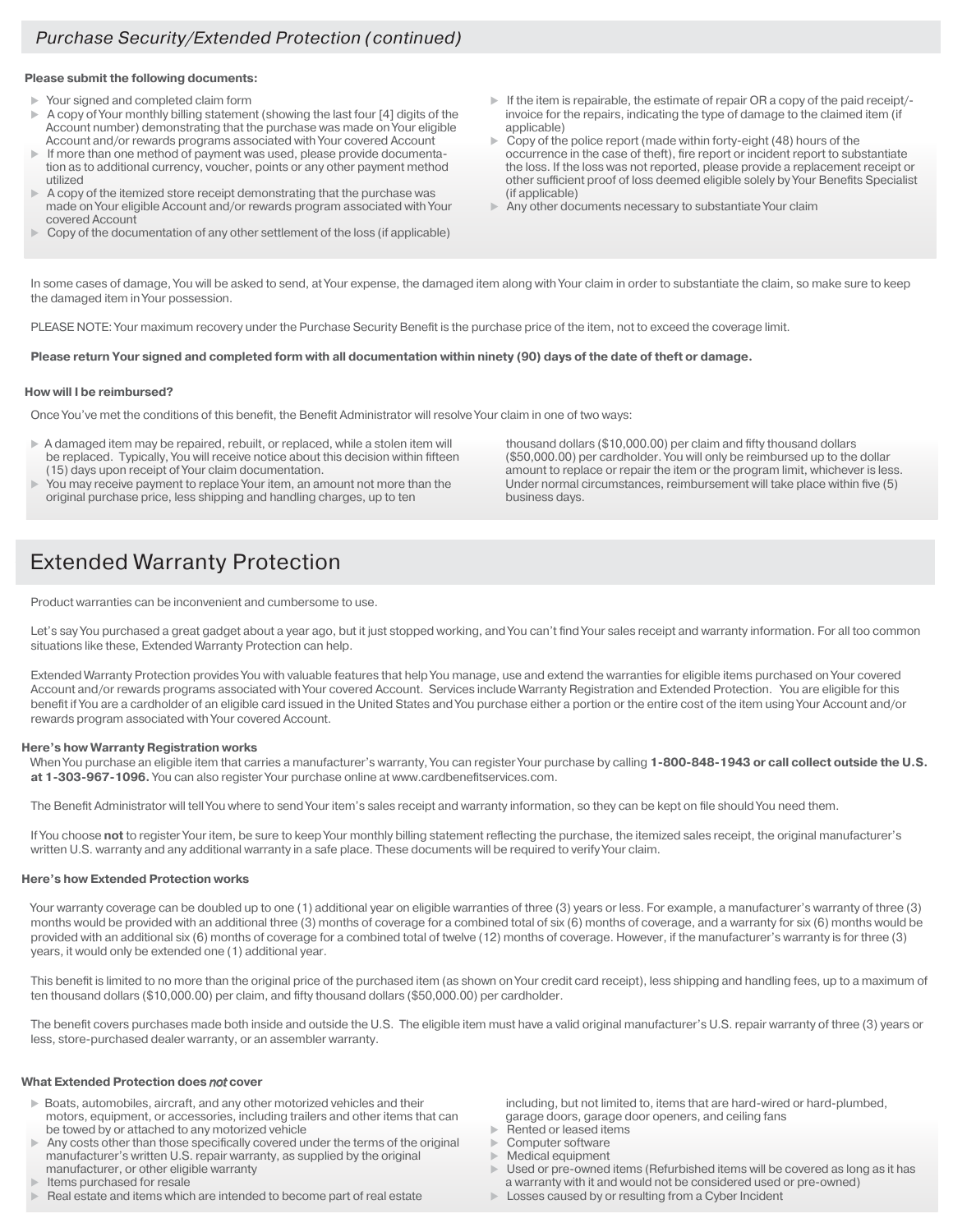#### **Filing an Extended Protection claim**

To file a claim, call the Benefit Administrator at **1-800-848-1943 (or call collect outside the U.S., at 1-303-967-1096),** immediately after the failure of Your covered item. **Please note that if You do not notify the Benefit Administrator within sixty (60) days of product failure, Your claim may be denied.** 

The Benefit Administrator will request preliminary claim information, direct You to the appropriate repair facility, and send You the claim form. Gift recipients of eligible items are also covered, but they must provide all the documents needed to substantiate their claim.

If You received or purchased a service contract or an extended warranty when You purchased Your item, this benefit will be supplemental to, and in excess of, that coverage.

#### **What You must submit to file a claim**

Fill out and sign the claim form the Benefit Administrator sent You, then submit the form within ninety (90) days of the product failure, along with the following documents:

- $\triangleright$  A copy of Your monthly billing statement (showing the last four [4] digits of the Account number) demonstrating that the purchase was made on Your eligible Account and/or rewards program associated with Your covered Account
- If more than one method of payment was used, please provide documentation as to additional currency, voucher, points or any other payment method utilized A copy of the itemized sales receipt
- A copy of the original manufacturer's written U.S. warranty, and any other applicable warranty

#### **All claims must be fully substantiated.**

- $\triangleright$  A description of the item and its serial number, and any other documentation deemed necessary to substantiate Your claim (this includes bills and, if necessary, a copy of the maintenance record and receipts)
- The original repair estimate or repair bill, indicating cause of failure Any other documentation deemed necessary by the Benefit Administrator to substantiate the claim

For faster filing, or to learn more about Extended Warranty Protection, visit www.cardbenefitservices.com

#### **How will I be reimbursed?**

If You have substantiated Your claim and met the terms and conditions of the benefit, Your item will be replaced or repaired **at the Benefit Administrator's discretion**, but for no more than the original purchase price of the covered item, as recorded on Your credit card receipt, less shipping and handling fees, up to a maximum of ten thousand dollars (\$10,000.00) per claim, and a maximum of fifty thousand dollars (\$50,000.00) per cardholder. **You will only be reimbursed up to the amount charged to Your Account or the program limit,** whichever is less. Under normal circumstances, reimbursement will occur within five (5) business days of the receipt and approval of all required documents.

If Your item is to be repaired, or You may go to an authorized repair facility and file a claim for reimbursement. Only valid and reasonable repairs made at the manufacturer's authorized repair facility are covered.

In either case, the Benefit Administrator's payment, replacement, or repair made in good faith will fulfill the obligation under this benefit.

#### **Definitions for Purchase Security and Extended Protection**

**Account** means Your credit or debit card Accounts.

**Eligible Person** means a cardholder who pays for their purchase by using their eligible Account and/or rewards program associated with their covered Account.

You or Your means an Eligible Person who purchase their item to their eligible Account and/or with rewards program associated with their covered Account.

Please see "Definitions Related to Cyber Incidents" for additional definitions that apply to this benefit.

Please see "General Provisions" for provisions which apply to this benefit.

FORM #PSEPBUSINESSv1 – 2021 (04/21) PSEP-B

For more information about the benefit described in this guide, call the Benefit Administrator at 1-800-848-1943, or call collect outside the U.S. at 1-303-967-1096.

#### **Definitions Related to Cyber Incidents: The following language applies to Auto Rental Collision Damage Waiver, and Purchase Security/Extended Protection:**

**Computer Programs** means a set of related electronic instructions which direct the operations and functions of a computer or device connected to it, which enable the computer or device to receive, process, store, retrieve or send data.

**Cyber Incident** means any of the following acts:

- (a) unauthorized access to or use of Your Digital Data or a Rental Vehicle or a Covered Purchase;
- (b) alteration, corruption, damage, reduction in functionality, manipulation, misappropriation, theft, deletion, erasure, loss of use or destruction of Your Digital Data or a Rental Vehicle or a Covered Purchase;
- (c) transmission or introduction of a computer virus or harmful code, including ransomware, into or directed against Your Digital Data or a Rental Vehicle or a Covered Purchase;
- (d) restriction or inhibition of access to or directed against Your Digital Data or a Rental Vehicle or a Covered Purchase;
- (e) computer errors, including human operating error or omission; power failure, surge, or diminution of electronic systems; or mistakes in legitimate electronic code or damage from code installed on a Rental Vehicle or a Covered Purchase during the manufacturing process, upgrade process, or normal maintenance.